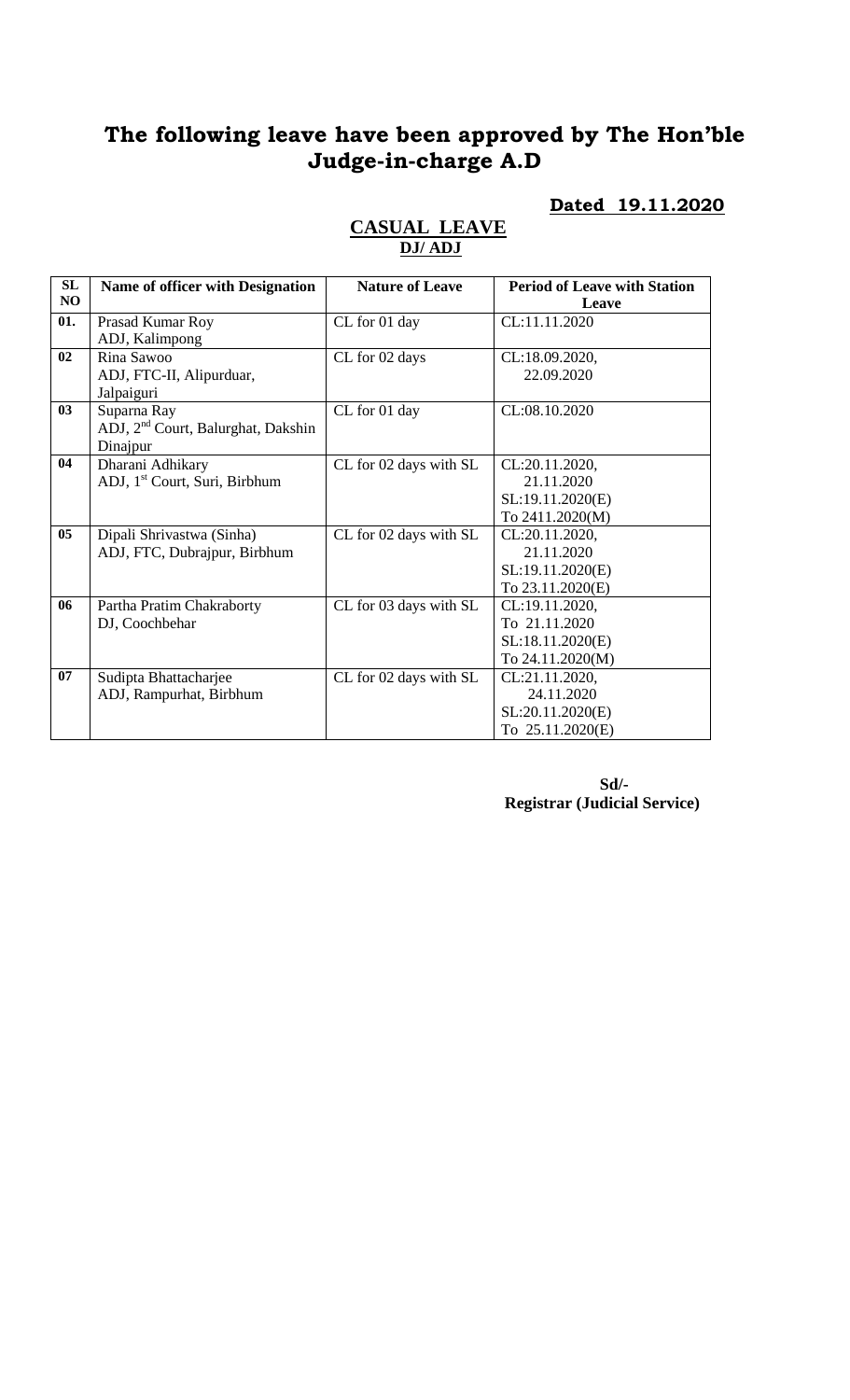## **The following leave have been approved by the Hon'ble Judgein-Charge A.D.**

### **Dated: 19.11.2020**

#### **DJ/ADJ**

| <b>SL NO</b> | Name of officer with<br><b>Designation</b>                                        | <b>Nature of Leave</b>     | <b>Period of Leave with Station</b><br>Leave |
|--------------|-----------------------------------------------------------------------------------|----------------------------|----------------------------------------------|
| 01.          | Smt. Nilanjana Chatterjee,<br>ADJ, 2 <sup>nd</sup> Court, Siliguri,<br>Darjeeling | Commuted Leave for 14 days | From 18.01.2020 to 31.01.2020                |
| 02.          | Sri Prasad Kumar Roy,<br>ADJ, Kalimpong                                           | Earned Leave for 01 day    | On 31.10.2020                                |

## **ADJ,FTC/CJ (SD)**

| <b>SL NO</b> | Name of officer with                                                | <b>Nature of Leave</b>                       | <b>Period of Leave with Station</b> |
|--------------|---------------------------------------------------------------------|----------------------------------------------|-------------------------------------|
|              | <b>Designation</b>                                                  |                                              | Leave                               |
| 03.          | Smt. Ratna Roy (Biswas)<br>ADJ, FTC, Balurghat,<br>Dakshin Dinajpur | Extension of Child care Leave<br>for 54 days | From 11.07.2020 to 02.09.2020       |
| 04.          | Smt. Madhumita Roy-III,<br>ADJ, FTC-2, Kandi,<br>Murshidabad        | Commuted Leave for 14 days                   | From 14.09.2020 to 27.09.2020       |

### **CJM/ACJM**

| <b>SL NO</b> | Name of officer with<br><b>Designation</b>          | <b>Nature of Leave</b>   | <b>Period of Leave with Station</b><br>Leave |
|--------------|-----------------------------------------------------|--------------------------|----------------------------------------------|
| 05.          | Sri Durga Sankar Rana<br>ACJM, Siliguri, Darjeeling | Earned Leave for 09 days | From 28.09.2020 to 06.10.2020                |

#### **JM**

| <b>SL NO</b> | Name of officer with    | <b>Nature of Leave</b>   | <b>Period of Leave with Station</b> |
|--------------|-------------------------|--------------------------|-------------------------------------|
|              | <b>Designation</b>      |                          | Leave                               |
| 06.          | Smt. Kadambari Adhikary | Earned Leave for 06 days | From 02.11.2020 to 07.11.2020.      |
|              | JM, Addl. Court,        |                          |                                     |
|              | Arambagh, Hooghly       |                          |                                     |

## **CJ(JD)**

| <b>SL NO</b> | Name of officer with<br><b>Designation</b>                 | <b>Nature of Leave</b>   | <b>Period of Leave with Station</b><br>Leave |
|--------------|------------------------------------------------------------|--------------------------|----------------------------------------------|
| 07.          | Smt. Aliviya Bhattacharya<br>CJ(JD)Addl. Court,<br>Hooghly | Earned Leave for 18 days | From 25.09.2020 to 12.10.2020                |